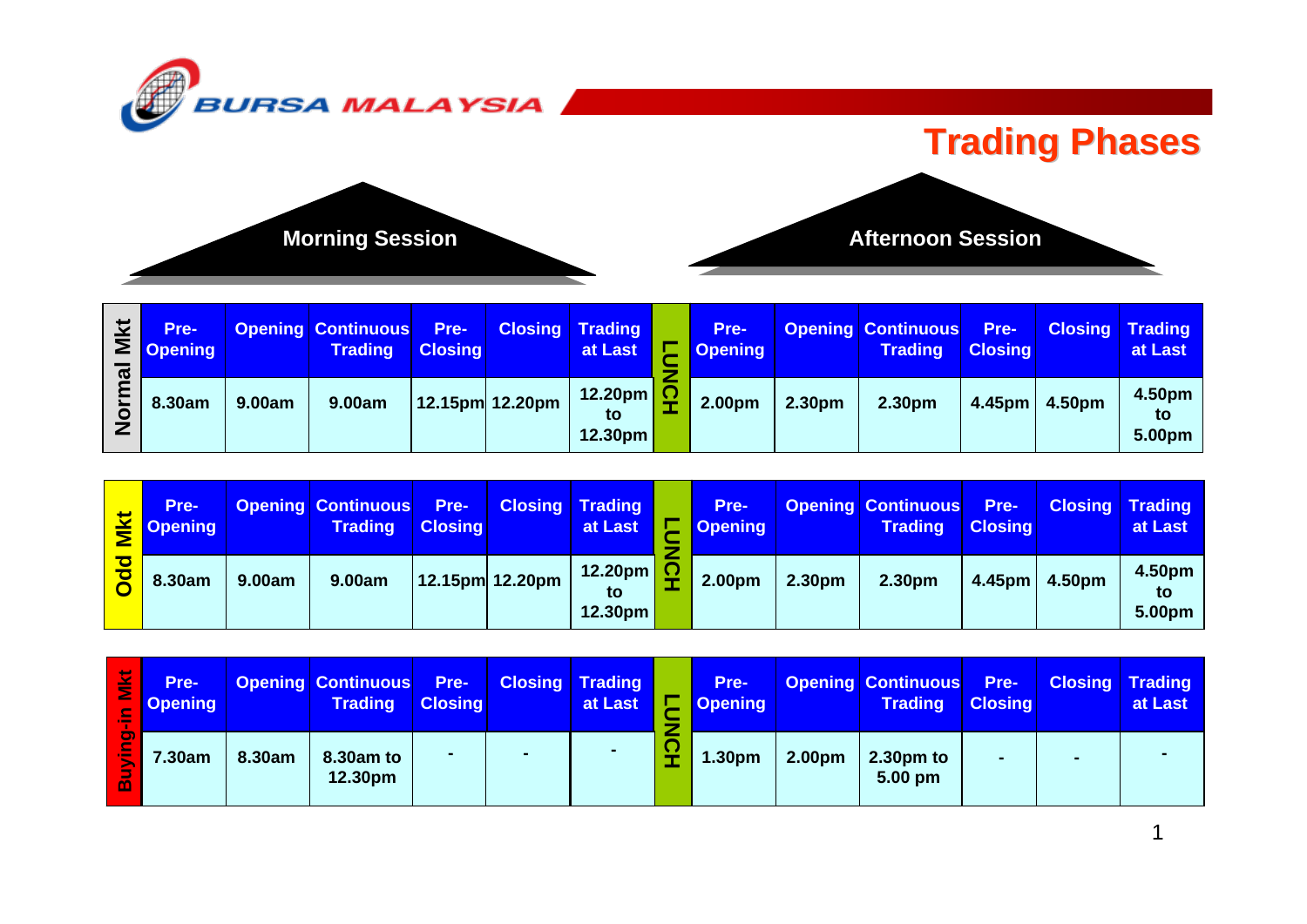

**Matching Mechanism: TOP/TCP Algorithm Matching Mechanism: TOP/TCP Algorithm**

|                | <b>Theoretical Pricing Algorithm for Pre Opening and Pre Closing:</b>                                                                                                             | <b>BT Securities</b> |
|----------------|-----------------------------------------------------------------------------------------------------------------------------------------------------------------------------------|----------------------|
| 1 <sub>1</sub> | The theoretical opening price (TOP) is the price that maximizes the<br>number of shares traded.                                                                                   |                      |
| 2.             | If there are more than 1 prices based on Rule 1 <sup>*</sup> , the TOP will be<br>based on the one with minimize the number of unfilled shares.                                   |                      |
|                | 3(i) If there are still more than 1 prices based on Rule 2 <sup>*</sup> and the<br>imbalance of unfilled shares is on the buy side, the TOP will be the<br>highest price therein. |                      |
|                | 3(ii) If there are still more than1 prices based on Rule 2 <sup>*</sup> and the<br>imbalance of unfilled shares is on the sell side, the TOP will be the<br>lowest price therein. |                      |
| 4.             | Otherwise the TOP used is the price closest to the reference price                                                                                                                |                      |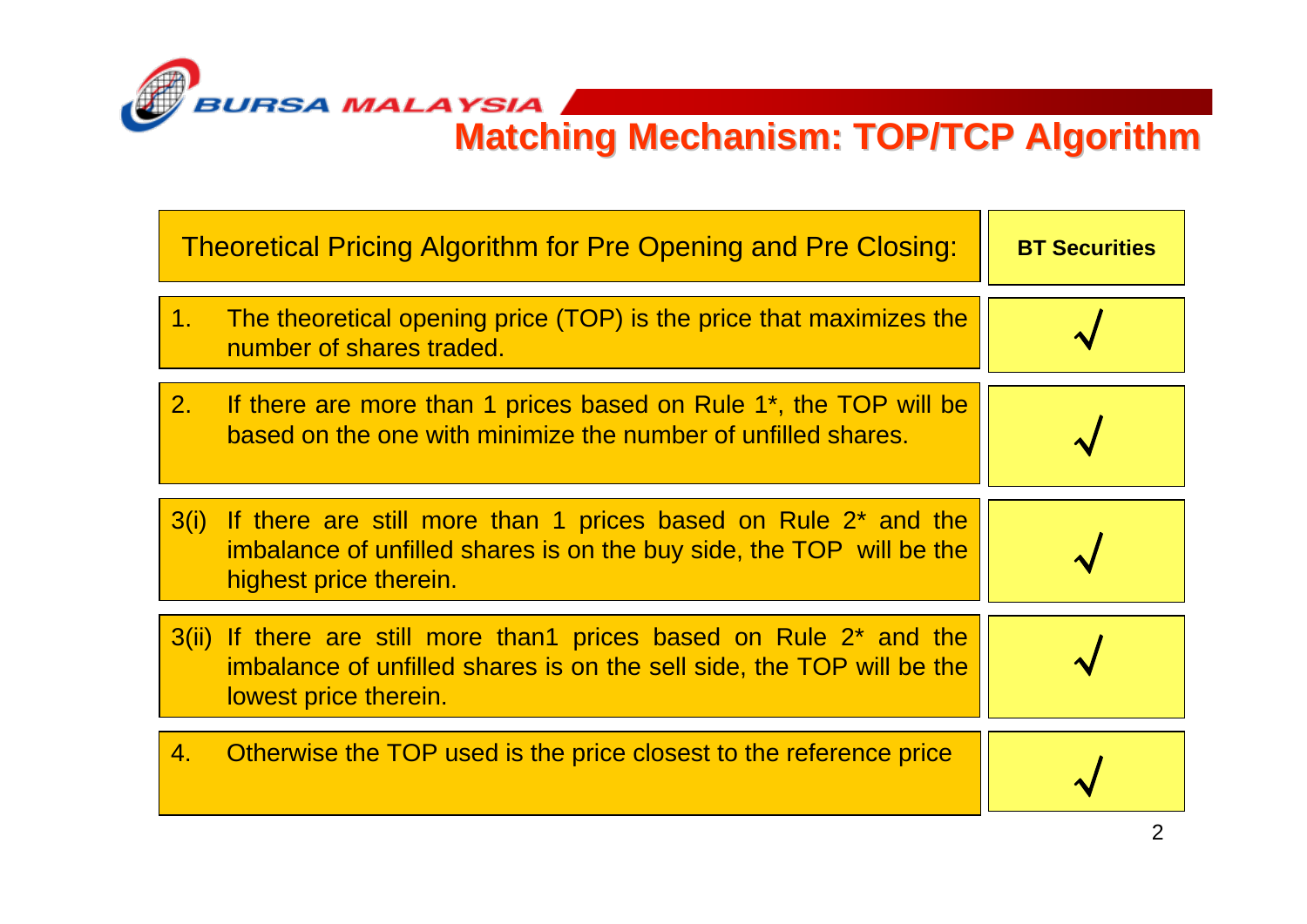

### **Example on TOP Algorithm Example on TOP Algorithm**

#### The market for XYZ immediately before the market opens is:

|             | <b>BUY</b> |       |              | <b>SELL</b> |                |
|-------------|------------|-------|--------------|-------------|----------------|
| Order       | Qty        | Price | <b>Price</b> | Qty         | Order          |
| A           | 4,500      | 3.10  | 2.98         | 6,600       | Κ              |
| B           | 25,000     | 3.08  | 2.98         | 5,000       |                |
| $\mathsf C$ | 3,200      | 3.08  | 2.99         | 3,600       | M              |
| D           | 1,900      | 3.04  | 3.00         | 17,500      | N              |
| E           | 49,700     | 3.00  | 3.06         | 1,900       | $\overline{O}$ |
| F           | 8,000      | 2.99  | 3.08         | 16,900      | P              |
| G           | 16,400     | 2.98  | 3.10         | 8,500       | Q              |
| Н           | 5,400      | 2.97  | 3.12         | 21,650      | R              |
|             | 900        | 2.96  | 3.14         | 11,420      | S              |
| J           | 4,575      | 2.95  | 3.16         | 290         | Τ              |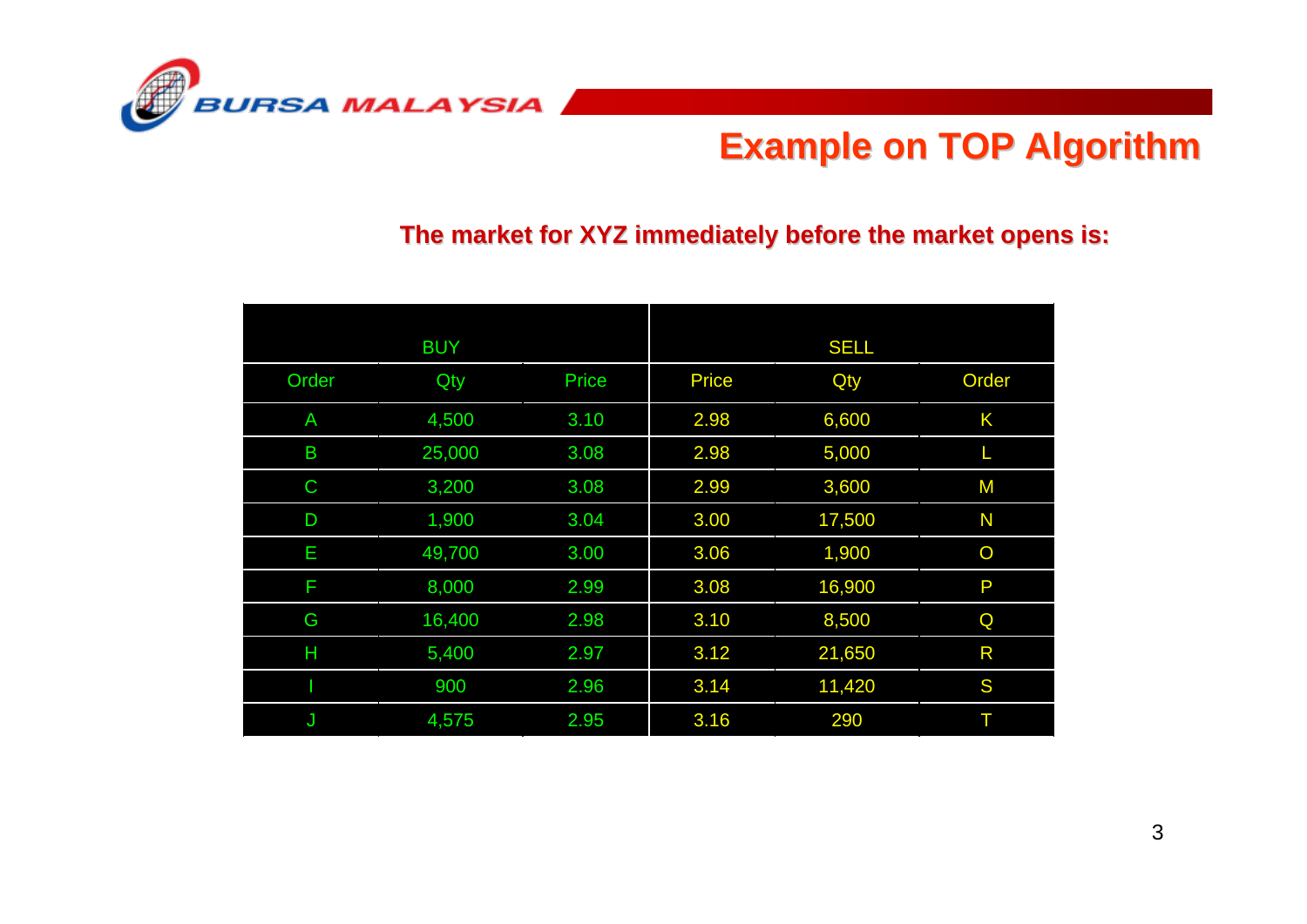

#### $\blacksquare$ **R1 : Determining the Maximum Executable Volume**

п The principle establishes the price(s) at which maximum volume will be executed

|                                                          |                                   | <b>Buy</b>                      |       |                                            | <b>Sell</b>                               |                                                        |
|----------------------------------------------------------|-----------------------------------|---------------------------------|-------|--------------------------------------------|-------------------------------------------|--------------------------------------------------------|
| The<br>Cumulative<br>buy quantity at<br>any price is the | Cumulative<br><b>Buy Quantity</b> | <b>Buy Quantity at</b><br>Price | Price | <b>Sell Quantity</b><br>at<br><b>Price</b> | <b>Cumulative</b><br><b>Sell Quantity</b> | The Cumulative<br>sell quantity at<br>any price is the |
| buy quantity at                                          | 4,500                             | 4,500                           | 3.10  | 8,500                                      | 60,000                                    | sell quantity at<br>that price plus                    |
| that price plus<br>the sum of the                        | 32,700                            | 28,200                          | 3.08  | 16,900                                     | 51,500                                    | the sum of the                                         |
| buy quantities                                           | 32,700                            | $\overline{0}$                  | 3.06  | 1,900                                      | 34,600                                    | sell quantities<br>at all lowers                       |
| at all highest                                           | 34,600                            | 1,900                           | 3.04  | $\overline{0}$                             | 32,700                                    | Price.                                                 |
| Price.                                                   | 34,600                            | $\overline{0}$                  | 3.02  | $\overline{0}$                             | 32,700                                    |                                                        |
|                                                          | 84,300                            | 49,700                          | 3.00  | 17,500                                     | 32,700                                    |                                                        |
|                                                          | 92,300                            | 8,000                           | 2.99  | 3,600                                      | 15,200                                    |                                                        |
|                                                          | 108,700                           | 16,400                          | 2.98  | 11,600                                     | 11,600                                    |                                                        |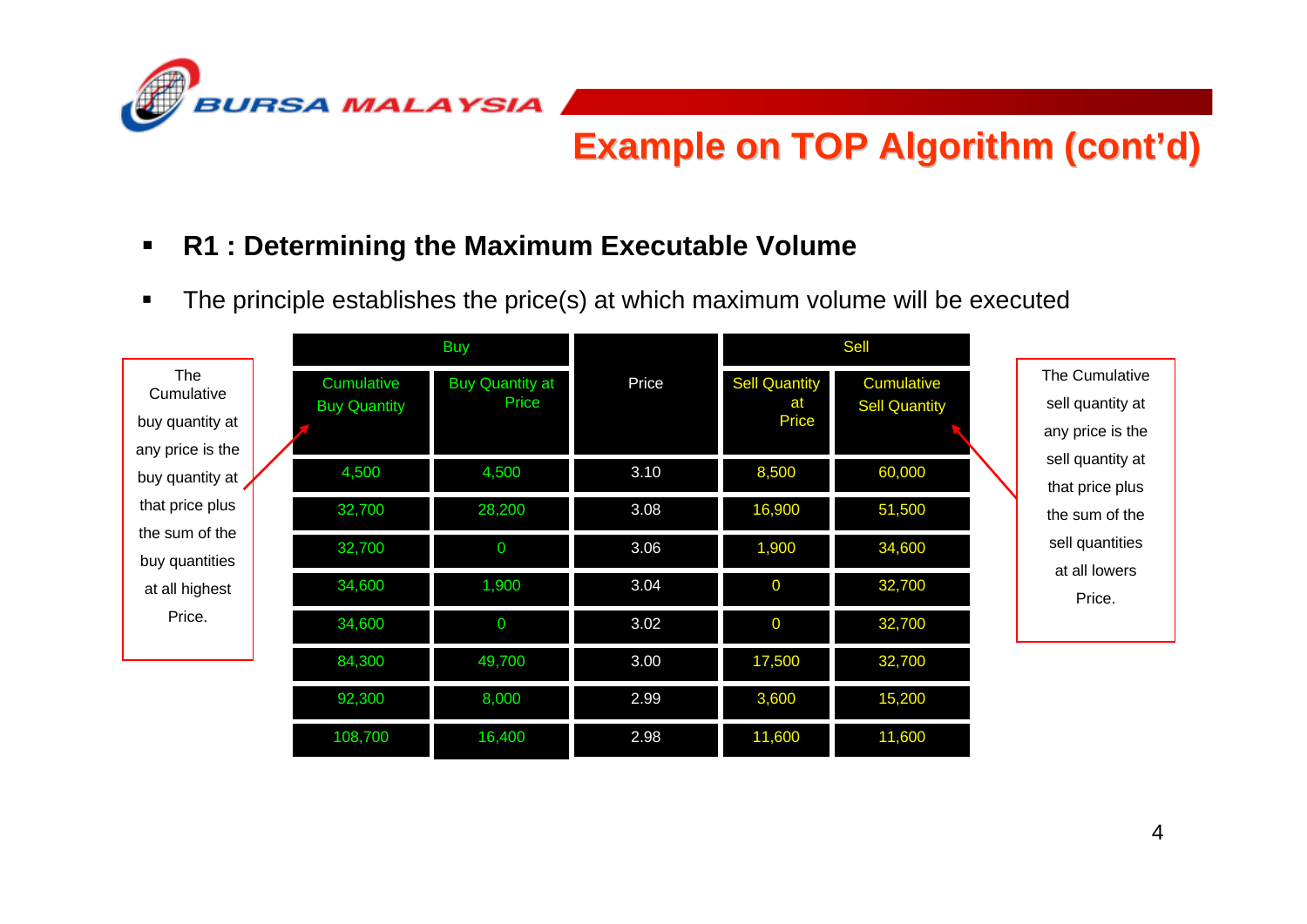

| Cumulative<br><b>Buy Quantity</b> | Price | Cumulative<br><b>Sell Quantity</b> | Maximum<br>Executable<br>Volume |                                                          |
|-----------------------------------|-------|------------------------------------|---------------------------------|----------------------------------------------------------|
| 4,500                             | 3.10  | 60,000                             | 4,500                           | The Executable<br>volume at each price<br>Is the maximum |
| 32,700                            | 3.08  | 51,500                             | 32,700                          | Quantity which may<br>Be traded at that                  |
| 32,700                            | 3.06  | 34,600                             | 32,700                          | Price .The Maximum                                       |
| 34,600                            | 3.04  | 32,700                             | 32,700                          | Executable volume<br>Overall is highest                  |
| 34,600                            | 3.02  | 32,700                             | 32,700                          | Number in this<br>Column. In this                        |
| 84,300                            | 3.00  | 32,700                             | 32,700                          | example 32,700 is<br>The Maximum                         |
| 92,300                            | 2.99  | 15,200                             | 15,200                          | Executable Volume                                        |
| 108,700                           | 2.98  | 11,600                             | 11,600                          |                                                          |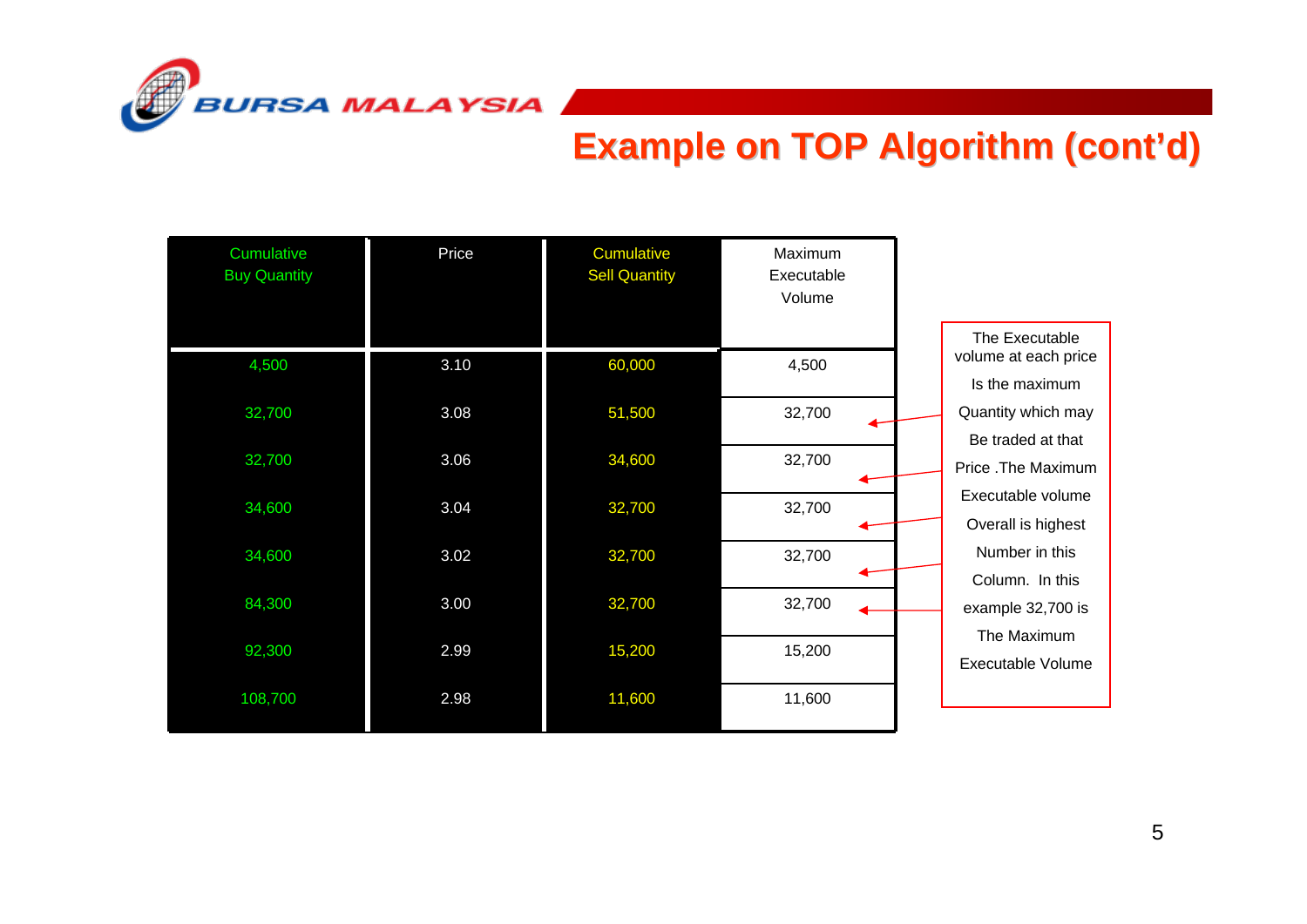

#### $\blacksquare$ **R2 : Establishing the Minimum Surplus**

 $\blacksquare$  The second principle ascertains the eligible price levels at which the unfilled or unmatched quantity is a minimum. The quantity of shares left in the market at the auction price should always be the lowest possible.

| Cumulative<br><b>Buy Quantity</b> | Price | <b>Cumulative</b><br><b>Sell Quantity</b> | Maximum<br>Executable<br>Volume | Minimum<br>Surplus<br>(CBQ-CSQ) |                                       |
|-----------------------------------|-------|-------------------------------------------|---------------------------------|---------------------------------|---------------------------------------|
| 4,500                             | 3.10  | 60,000                                    | 4,500                           |                                 | Ignoring the                          |
| 32,700                            | 3.08  | 51,500                                    | 32,700                          | $(-)18,800$                     | Positive and<br>Negative signs        |
| 32,700                            | 3.06  | 34,600                                    | 32,700                          | $(-)1,900$                      | The lowest                            |
| 34,600                            | 3.04  | 32,700                                    | 32,700                          | $(+)1,900$                      | Amount                                |
| 34,600                            | 3.02  | 32,700                                    | 32,700                          | $(+)1,900$                      | Displayed in this<br>Column is 1,900, |
| 84,300                            | 3.00  | 32,700                                    | 32,700                          | $(+)51,600$                     | There are the                         |
| 92,300                            | 2.99  | 15,200                                    | 15,200                          |                                 | Minimum                               |
| 108,700                           | 2.98  | 11,600                                    | 11,600                          |                                 | Surplus is 1,900.                     |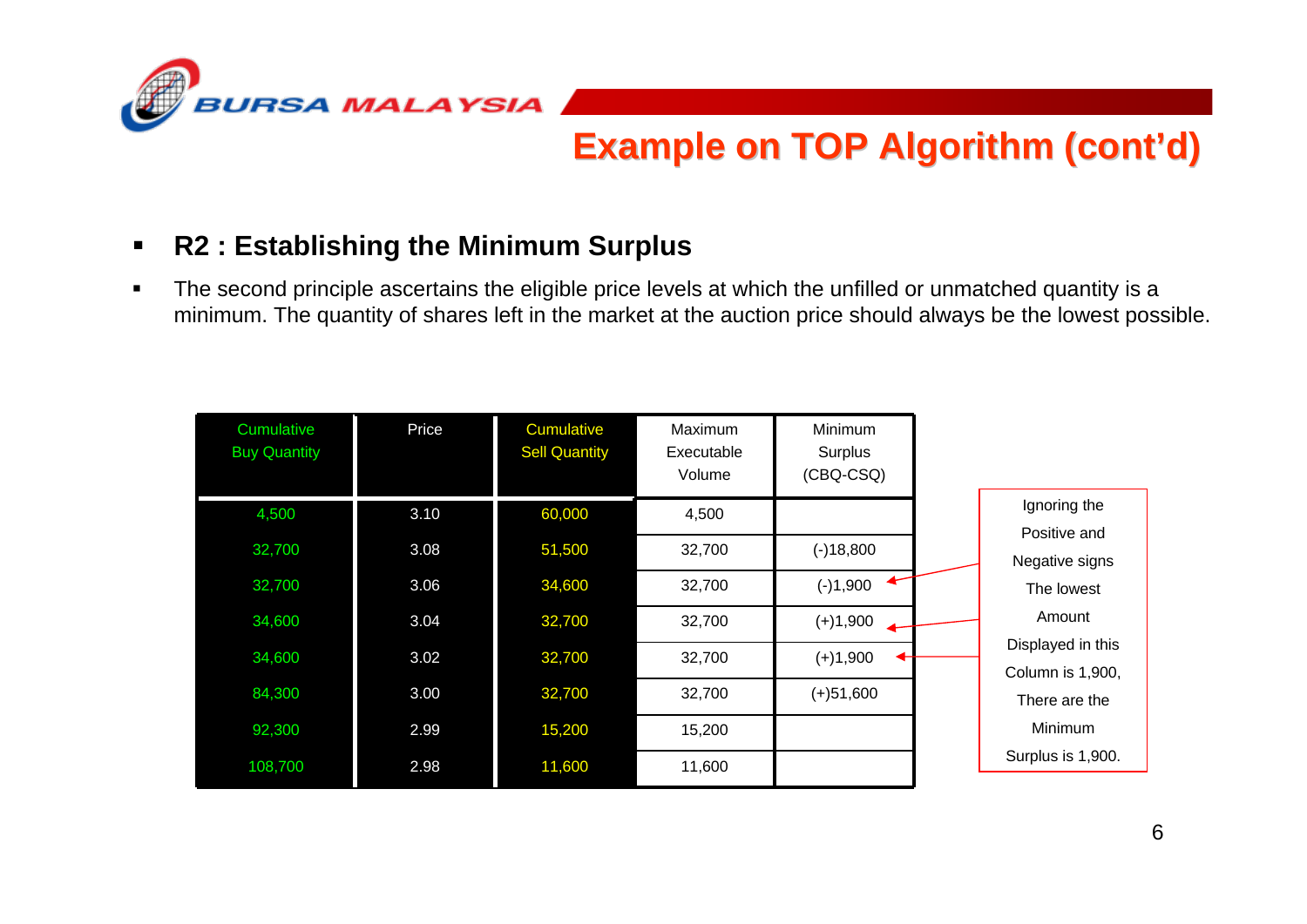

#### П **R3 : Ascertaining where the Market Pressure exists**

 The third principle involves ascertaining where the market pressure of the potential auction prices exists: on the buy or the sell side. A positive sign (+) indicates a surplus will be left on the buy side, demonstrating buy side pressure at the conclusion of the auction. A negative sign (-) indicates a surplus will remain on the sell side, demonstrating sell side pressure at the conclusion of the auction.

| Cumulative<br><b>Buy Quantity</b> | Price | <b>Cumulative</b><br><b>Sell Quantity</b> | Maximum<br>Executable<br>Volume | <b>Minimum</b><br>Surplus<br>$(BO-SQ)$ | A negative sign                     |
|-----------------------------------|-------|-------------------------------------------|---------------------------------|----------------------------------------|-------------------------------------|
| 4,500                             | 3.10  | 60,000                                    | 4,500                           |                                        | (-) indicates the<br>Surplus will   |
| 32,700                            | 3.08  | 51,500                                    | 32,700                          | $(-)18,800$                            | Exit on the sell                    |
| 32,700                            | 3.06  | 34,600                                    | 32,700                          | $\blacktriangleright$<br>$(-)1,900$    | Side                                |
| 34,600                            | 3.04  | 32,700                                    | 32,700                          | $(+)1,900$<br>$\overline{\mathbf{K}}$  | A positive sign                     |
| 34,600                            | 3.02  | 32,700                                    | 32,700                          | $(+)1,900$                             | $(+)$ indicates the<br>Surplus will |
| 84,300                            | 3.00  | 32,700                                    | 32,700                          | $(+)51,600$                            | Exit on the buy                     |
| 92,300                            | 2.99  | 15,200                                    | 15,200                          |                                        | side                                |
| 108,700                           | 2.98  | 11,600                                    | 11,600                          |                                        |                                     |